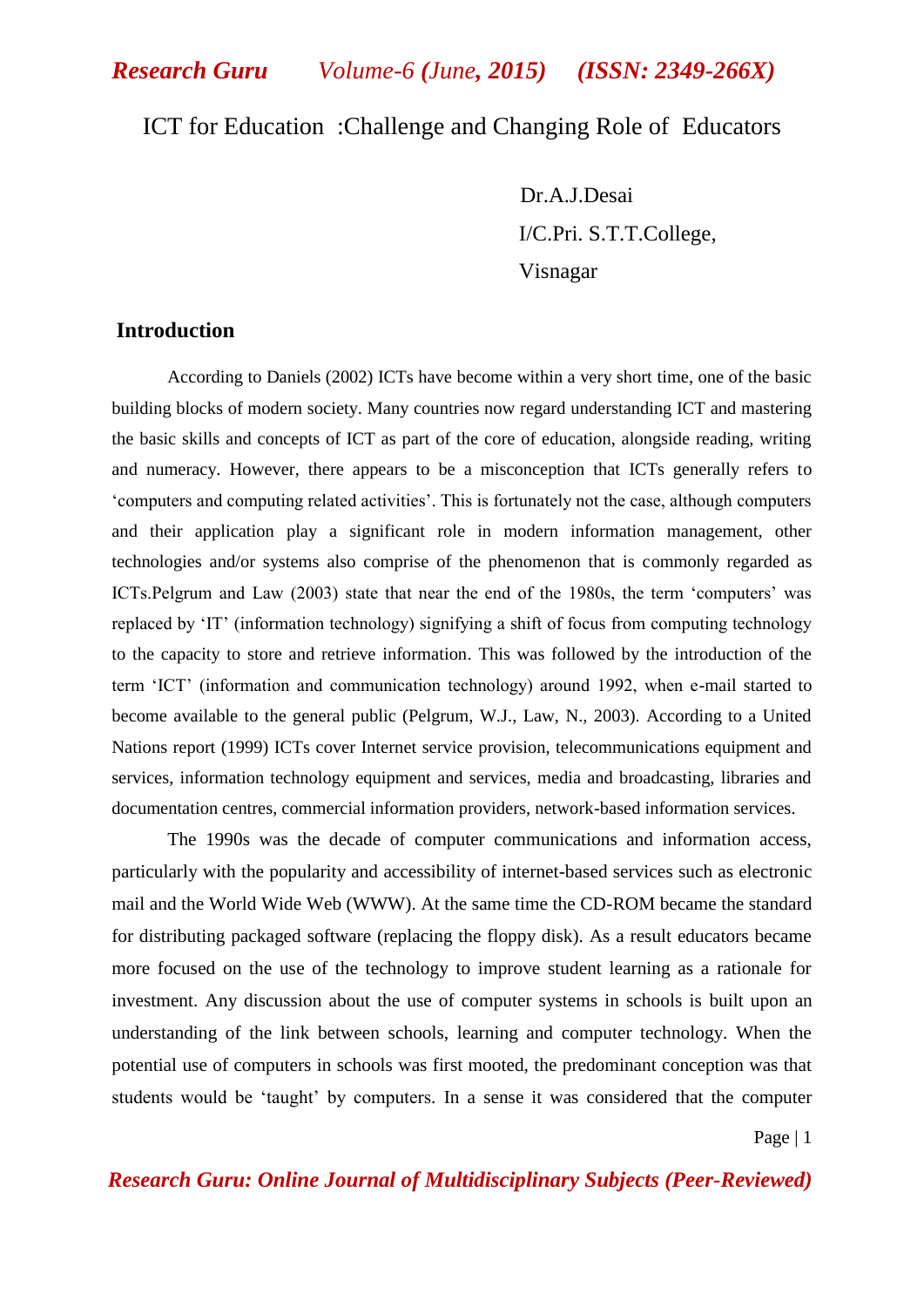# *Research Guru Volume-6 (June, 2015) (ISSN: 2349-266X)*

would 'take over' the teacher's job in much the same way as a robot computer may take over a welder"s job. However, the use of information and communication technologies in the educative process has been divided into two broad categories: ICTs for Education and ICTs in Education. ICTs for education refers to the development of information and communications technology specifically for teaching/learning purposes, while the ICTs in education involves the adoption of general components of information and communication technologies in the teaching learning process.

#### **A Few Key Trends and Challenges**

If the creation and sustenance of a knowledge society is a policy goal, then there are several trends and challenges introduced by ICT which cut across all sectors in society. A society that wishes to create, share, and use knowledge for socio-economic development must be aware of these trends and their related challenges, paying particular attention to how these challenges impact on the education sector, which feeds and supports all other sectors. The past 20 years has seen rapid development in ICT in all economic sectors. Lagging behind this rapid development, there has been an accompanying explosion of ICT-related activity in the education sector in the last decade. Education institutions and national systems can no longer ignore ICT, and now grapple with the challenge of how best to deploy ICT to the benefit of students, academics, and countries. The long-term impact of ICT on education is still largely a matter of conjecture (often driven by ideological determinism or commercial marketing), and will only really start to become fully clear over the next ten to 15 years. Nevertheless, certain trends in ICT use that are evident across sectors, but are particularly relevant to education, are emerging:

**1)** ICT is expanding the range of options available to education planners in terms of the teaching and learning strategies they choose to use, providing an often bewildering array of choices in terms of systems design options, teaching and learning combinations, and strategies for administering and managing education.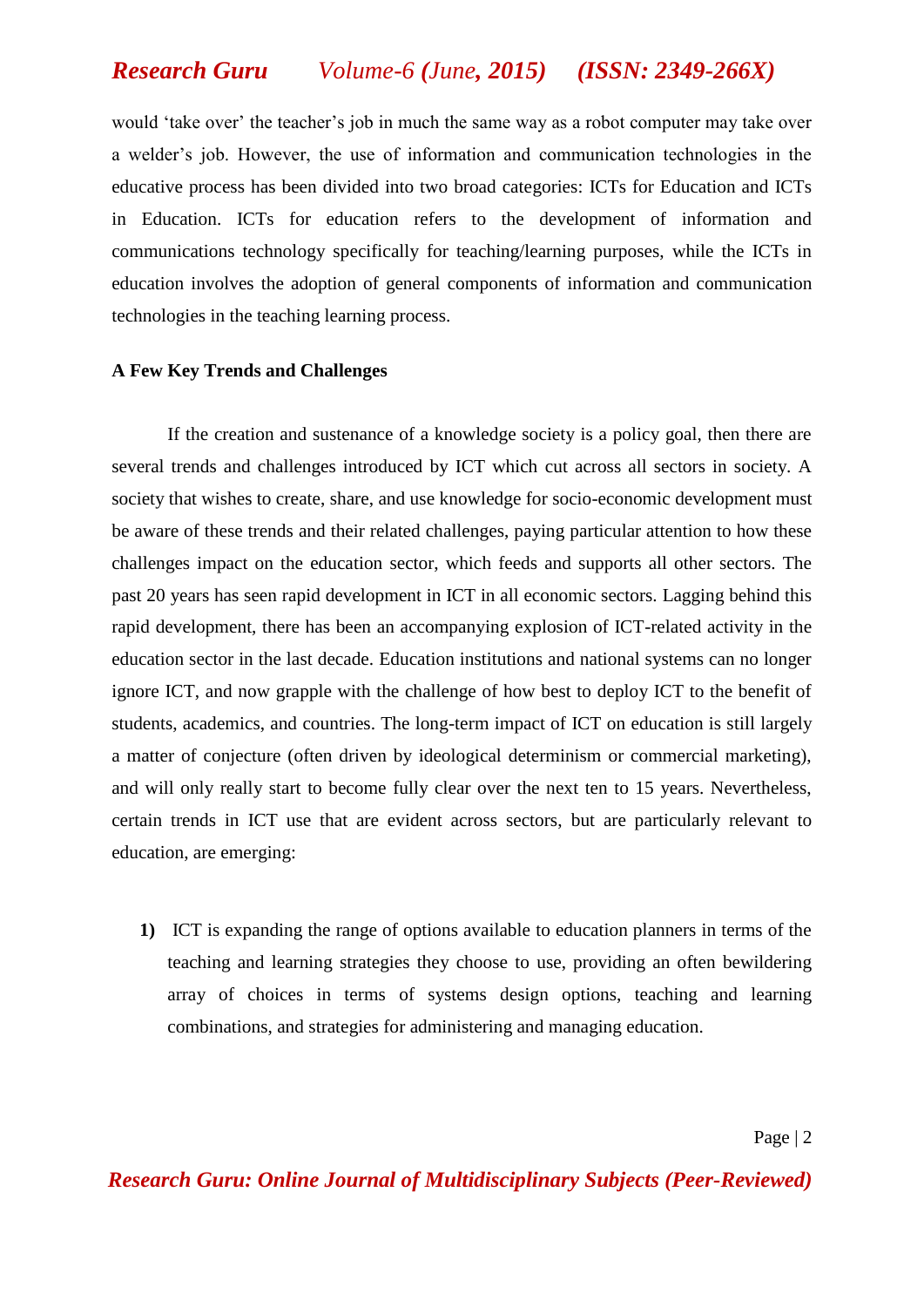- **2)** ICT is allowing for exponential increases in the transfer of data through increasingly globalized communication systems, and connecting growing numbers of people through those networks.
- **3)** ICT is reducing barriers to entry of potential competitors to traditional education institutions, by reducing the importance of geographical distance as a barrier, by reducing the overhead and logistical requirements of running education programmes and research agencies, and by expanding cheap access to information resources.

4)Digitization of information in all media has introduced significant challenges regarding

how to deal with issues of intellectual property and copyright. Copyright regimes, and their associated business models, that worked effectively prior to the development of ICT are increasingly under threat, and in some cases rapidly becoming redundant.

 **5)** Systemically, ICT is tending to accentuate social disparities between rich and poor.

Increasingly, investment in ICT is being seen by education policy makers and planners as a necessary part of establishing national competitive advantage, because it is attractive to students (particularly in those parts of the world where young people have increasingly ubiquitous access to ICT) and because it is deemed essential by governments, parents, employers, and other key funders of education. Despite this, it is becoming clear that there is no direct correlation between increased spending on ICT and improved performance of education systems. Benefit and impact, to the extent that it can be reliably measured at all, is more a function of how ICT is deployed than what technologies are used. Hopefully, as this knowledge becomes more widespread, it will help education systems around the world – whatever their current resourcing constraints – to harness ICT over the coming years to improve education delivery and reduce its cost, rather than creating additional expenses, exacerbating operational complexities, and generating new problems.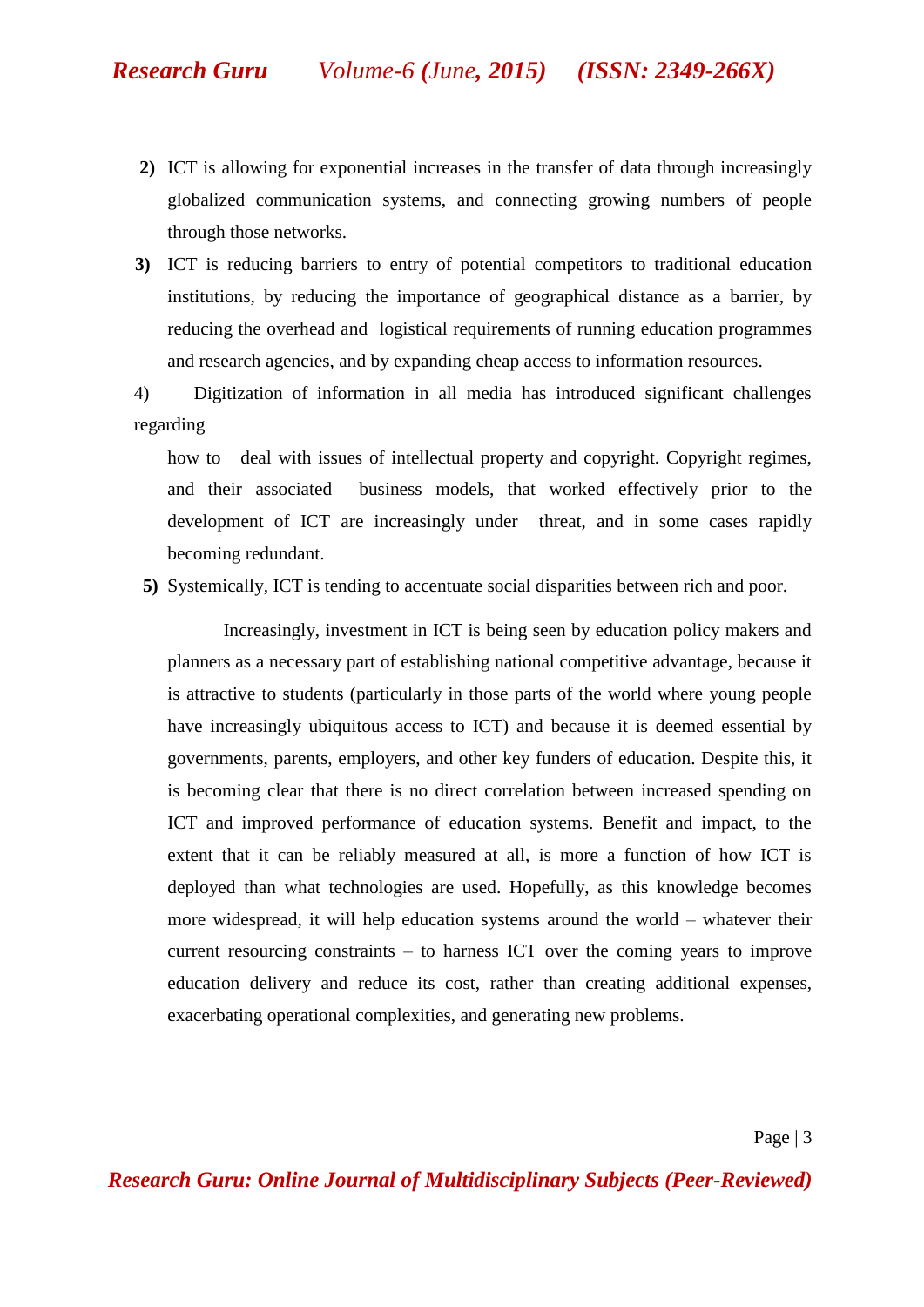#### **ICT enhancing the quality and accessibility of education**

ICT increases the flexibility of delivery of education so that learners can access knowledge anytime and from anywhere. It can influence the way students are taught and how they learn as now the processes are learner driven and not by teachers. This in turn would better prepare the learners for lifelong learning as well as to improve the quality of learning. In concert with geographical flexibility, technology-facilitated educational programs also remove many of the temporal constraints that face learners with special needs (Moore & Kearsley, 1996). Students are starting to appreciate the capability to undertake education anywhere, anytime and anyplace. One of the most vital contributions of ICT in the field of education is- Easy Access to Learning. With the help of ICT, students can now browse through e-books, sample examination papers, previous year papers etc. and can also have an easy access to resource persons, mentors, experts, researchers, professionals, and peers-all over the world. This flexibility has heightened the availability of just-in-time learning and provided learning opportunities for many more learners who previously were constrained by other commitments (Young, 2002). Wider availability of best practices and best course material in education, which can be shared by means of ICT, can foster better teaching. ICT also allows the academic institutions to reach disadvantaged groups and new international educational markets. As well as learning at anytime, teachers are also finding the capabilities of teaching at any time to be opportunistic and able to be used to advantage. Mobile technologies and seamless communications technologies support 24x7 teaching and learning. Choosing how much time will be used within the 24x7 envelope and what periods of time are challenges that will face the educators of the future (Young, 2002). Thus, ICT

enabled education will ultimately lead to the democratization of education. Especially in developing countries like India, effective use of ICT for the purpose of education has the potential to bridge the digital divide.

India has a billion-plus population and a high proportion of the young and hence it has a large formal education system. The demand for education in developing countries like India has skyrocketed as education is still regarded as an important bridge of social, economic and political mobility

Page | 4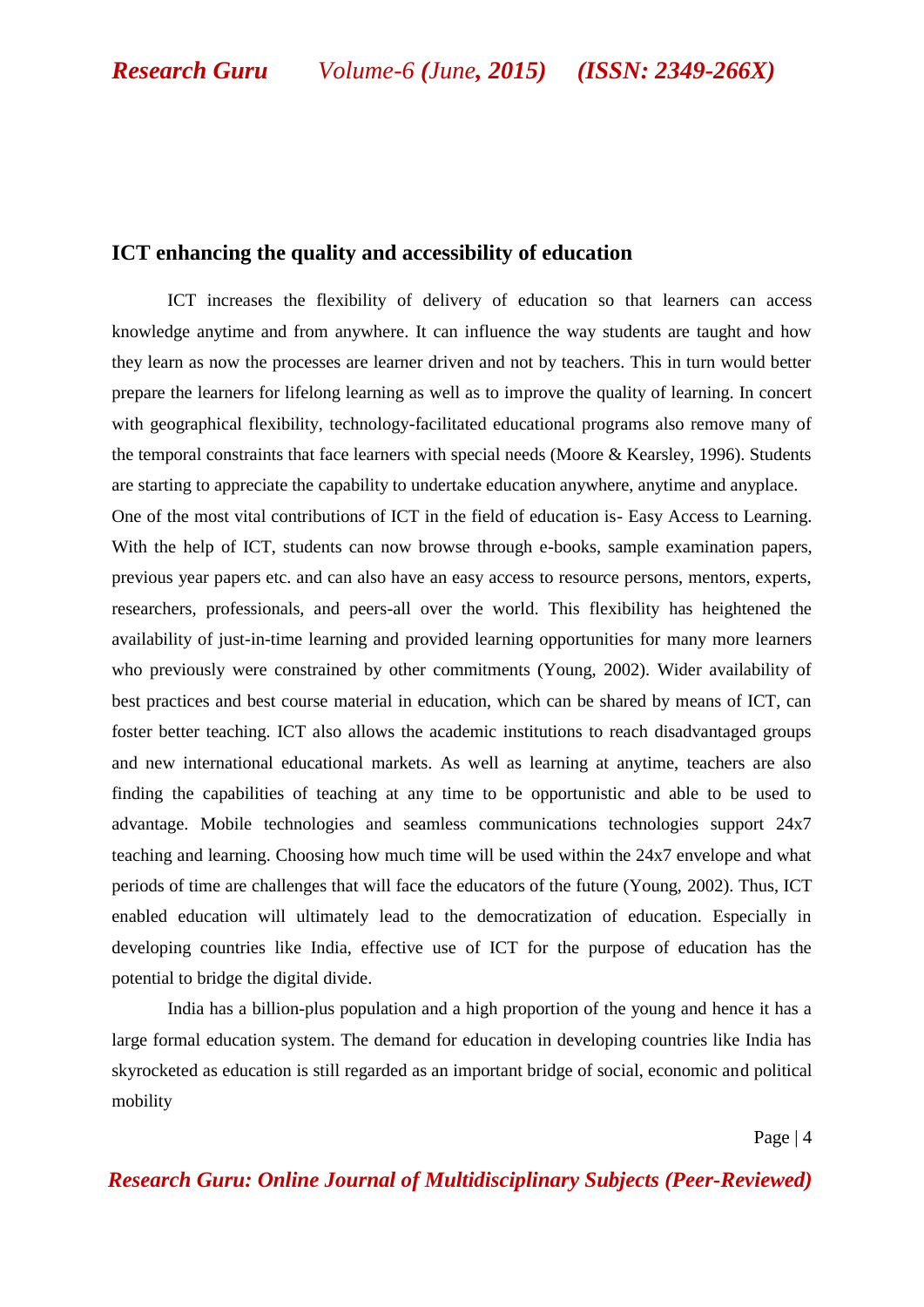# **General Conclusions of the review**

In order to conclude we will try to proceed to synthesize from a general viewpoint the results obtained, taking into consideration the relevant aspects of the literature. The results provided by both the quantitative and qualitative analysis of the literature obtained will be exposed especially regarding those aspects which are related to ICTs for Education and ICTs in Education. ICTs for education refers to the development of information and communications technology specifically for teaching/learning purposes, while the ICTs in education involves the adoption of general components of information and communication technologies in the teaching learning process.

This literature review has sought to explore the role of ICT in education as we progress into the 21st century. In particular ICTs have impacted on educational practice in education to date in quite small ways but that the impact will grow considerably in years to come and that ICT will become a strong agent for change among many educational practices. Extrapolating current activities and practices, the continued use and development of ICTs within education will have a strong impact on: ICT and teaching learning process; quality and accessibility of education; learning motivation, learning environment and ICT usage and academic performance.

The adoption and use of ICTs in education have a positive impact on teaching, learning, and research. ICT can affect the delivery of education and enable wider access to the same. In addition, it will increase flexibility so that learners can access the education regardless of time and geographical barriers. It can influence the way students are taught and how they learn. It would provide the rich environment and motivation for teaching learning process which seems to have a profound impact on the process of learning in education by offering new possibilities for learners and teachers. These possibilities can have an impact on student performance and achievement. Similarly wider availability of best practices and best course material in education, which can be shared by means of ICT, can foster better teaching and improved academic achievement of students. The overall literature suggests that successful ICT integration in education.